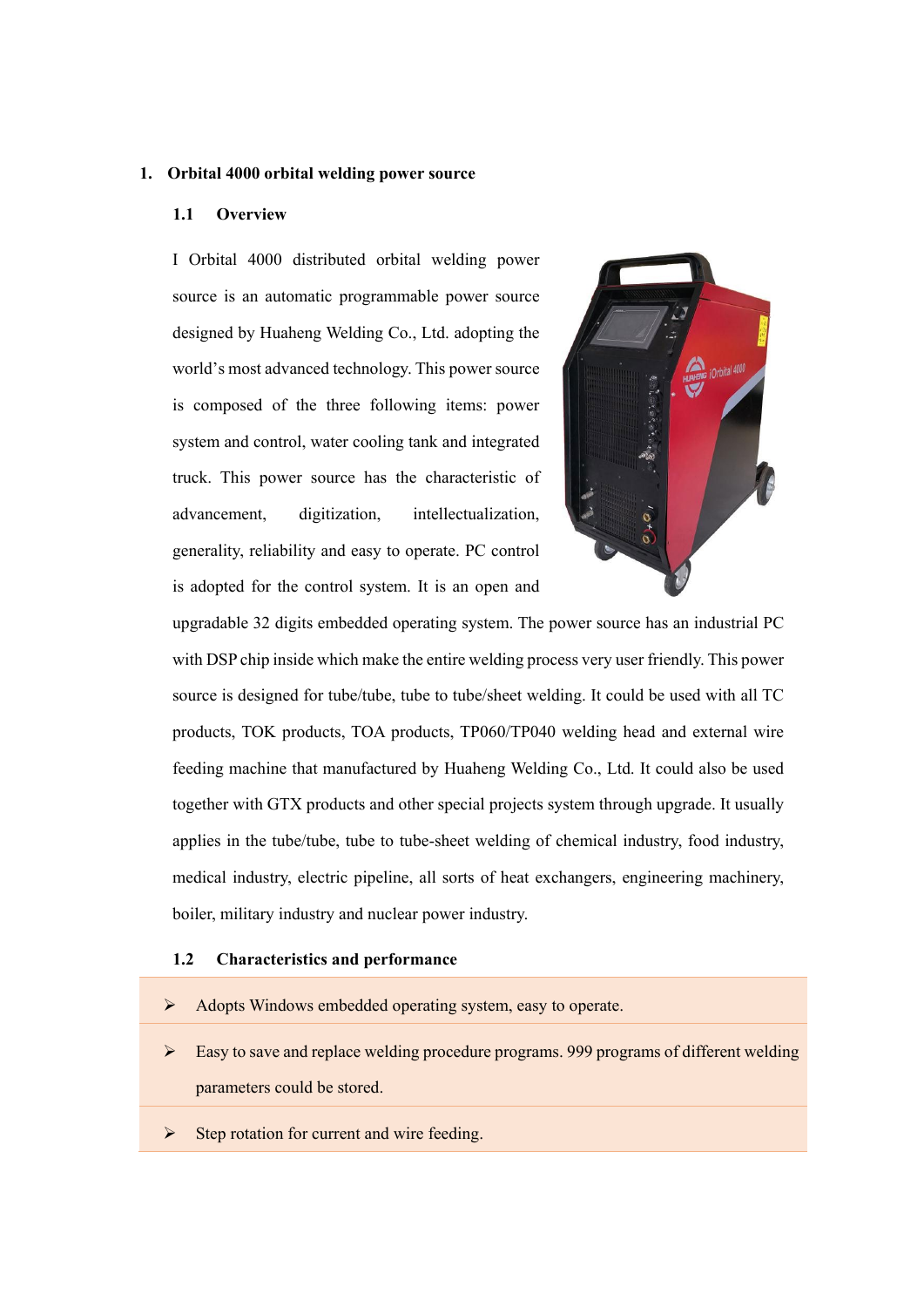- $\geq$  20 levels and the parameters could be changed according to technology requirements. Real time AVC is adopted and three tracking modes which are: peak-value tracking, base value tracking, peak-value and base-value tracking.
- $\triangleright$  Memory function of parameter adjusting is adopted. Easy to store and display the adjusted parameter during the process of welding.
- $\triangleright$  Simulation function is provided during the process of welding. Easy to discover the disadvantages in the actual welding process in advance.
- $\triangleright$  Real time display for the controller. User could view all kinds of states during the process on the controller. The OSC speed, OSC center, OSC width, current and other welding parameters could be adjusted anytime during the process of welding to meet special requirements.
- $\triangleright$  Time and angle switch can be realized.
- $\triangleright$  Arc ignition current and arc retraction current settings.
- $\triangleright$  Simple programming interface and welding technology control. Easy to operate.
- Welding voltage/current/distance/degree real time display. Easy to realize automatic attenuation.
- Precisely setting for the distance between the tungsten electrode and work-piece. Touchlift value setup. Two types of arc ignition: high frequency arc ignition and touch-lift arc ignition. Choose one type through programming.
- $\triangleright$  Equipped with water cooling system to make sure the system operates continuously.
- > Improved failure detection intelligent control.
- $\triangleright$  Chinese/English interface
- $\triangleright$  Optional off-line programming software is available.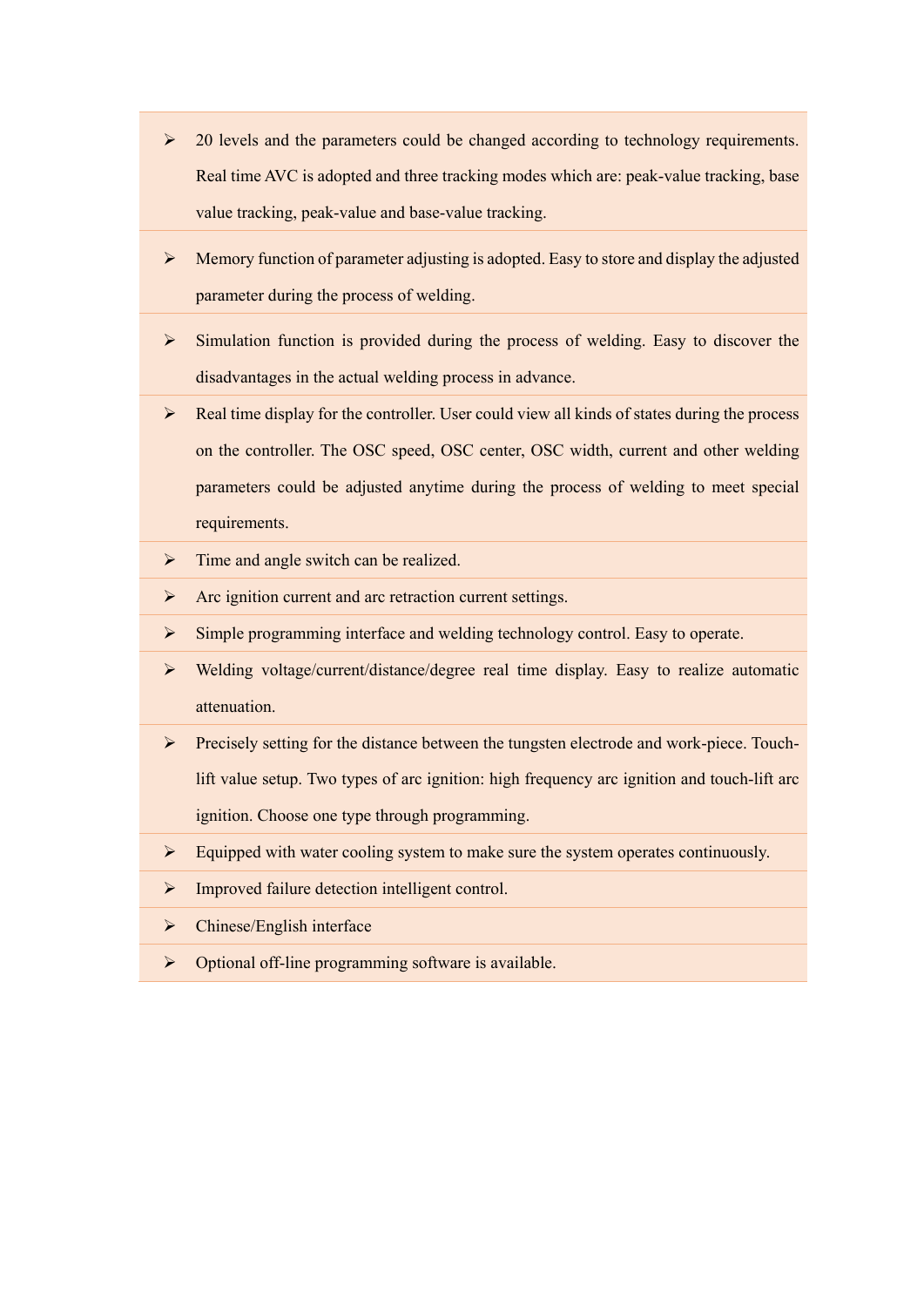## **1.3 Parameters for power source**

| Type                                  | Inverter                                  |
|---------------------------------------|-------------------------------------------|
| <b>Welding Current</b>                | 5A to 400A                                |
| Duty Cycle (20°C)                     | 400A, 60% and 310A, 100%                  |
| Open Circuit Voltage                  | <b>80V</b>                                |
| <b>Input Voltage</b>                  | 415V±15%                                  |
| Frequency                             | 50Hz                                      |
| Power                                 | <b>34 KW</b>                              |
| Power factor                          | 0.98                                      |
| Recommended power<br>distribution box | <b>50 KVA</b>                             |
| Work period                           | 10 minutes                                |
| <b>Insulation Protection</b>          | F/IP21S                                   |
| <b>Working Temperature</b>            | -10 $\rm ^{\circ}C$ to 40 $\rm ^{\circ}C$ |
| Power source cooling                  | Fan                                       |
| Welding head cooling                  | Water/Coolant                             |
|                                       |                                           |
| Display                               | Industry PC, 7" Industrial touch screen   |
| Program storage                       | 200                                       |
| Programmable sections/levels          | 20                                        |
| <b>Control Function</b>               | Gas control                               |
|                                       | Current control                           |
|                                       | Rotation control                          |
|                                       | Wire feeding control                      |
|                                       | <b>OSC</b>                                |
|                                       | <b>AVC</b>                                |
|                                       | Failure detection intelligent control     |
| <b>Internal Memory</b>                | 4GB                                       |
| Print                                 | Integrated printer                        |